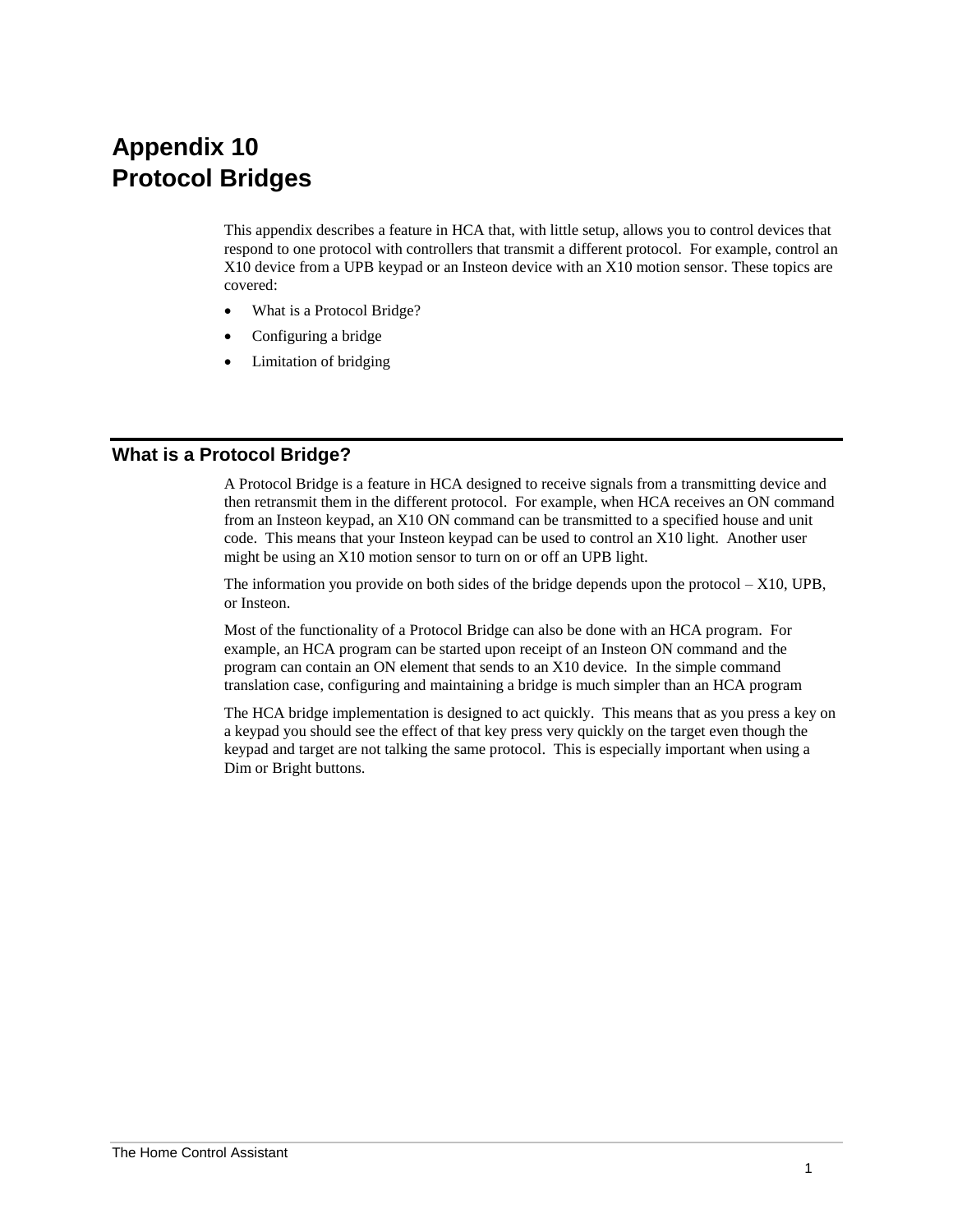## **Configuring a bridge**

| <b>Protocol Bridges</b>                  |                                                                                                                                                                                                                              |                                    | $\mathbf{x}$ |  |
|------------------------------------------|------------------------------------------------------------------------------------------------------------------------------------------------------------------------------------------------------------------------------|------------------------------------|--------------|--|
| X10 Bridge   UPB Bridge   Insteon Bridge |                                                                                                                                                                                                                              |                                    |              |  |
| X10 Receive                              | Transmit                                                                                                                                                                                                                     |                                    |              |  |
| [L1] Great Room - Keypad:1               |                                                                                                                                                                                                                              | <b>UPB Link: Great Room Towers</b> |              |  |
|                                          | When a command is received, the list above is searched for a match to the address in the received command. If<br>a match is found then a new command is transmitted to the specified target address. The received command is |                                    |              |  |
|                                          | translated according to the following table before transmitting to the target:                                                                                                                                               |                                    |              |  |
| Receive X10                              | <b>Transmit UPB</b>                                                                                                                                                                                                          | <b>Transmit Insteon</b>            | ۸            |  |
| =2414U interface=<br>On                  | Goto 100%                                                                                                                                                                                                                    | On 100%                            | Ξ            |  |
| Off                                      | Goto 0%                                                                                                                                                                                                                      | Off                                |              |  |
| first Dim                                | Fade Start down                                                                                                                                                                                                              |                                    |              |  |
| last Dim                                 | Fade Stop                                                                                                                                                                                                                    |                                    |              |  |
| first Bright                             | Fade Start up                                                                                                                                                                                                                |                                    |              |  |
| last Bright                              | <b>Fade Stop</b>                                                                                                                                                                                                             |                                    |              |  |
| =W800RF32 interface=                     |                                                                                                                                                                                                                              |                                    |              |  |
|                                          | Add<br>Edit                                                                                                                                                                                                                  | Delete                             | OK<br>Cancel |  |

To configure protocol bridges press the *Bridge Setup* button in the ribbon *Protocols* category. This dialog appears:

As you can see on this dialog there is a separate tab for X10, Insteon and UPB. The top section shows the actions of the bridge you have configured. For example, in the above picture the bridge is configured so that when an L1 is received a UPB Link command is sent using the *Great Room Towers* link. What command is sent? This is where Protocol Bridges are smart. HCA does all the command translation for you!

The list at the bottom of the dialog shows the command translations. For example, an X10 ON command translates to a Goto 100% in UPB or an Insteon ON command with level 100.

Sometimes the translation depends upon the receiving or translating interface. What would this be? Some interfaces provide enough information to handle the "real time" aspect of a bridge and some don't. An example may help explain this.

Suppose you press the ON button of an X10 keypad. The keypad is set up for housecode B and you press the button corresponding to a unit code of 2. That's easy. HCA received the B2 ON and can easily translate that into an Insteon ON or UPB Goto. But now you press the Bright key and hold it down. What the keypad does is to send a stream of Bright commands on to the powerline. If HCA is given information each time one of those Bright commands appear on the powerline, HCA can send similar commands in the other protocols and the light should visibly get brighter.

However if the powerline interface saw the stream of bright commands, counted them, and when the button is released **then** HCA is informed, it wouldn't be much good. Since HCA doesn't know about the commands sent by the keypad until it's too late. You couldn't visually track the light level of the device and release the button when it matches what you want. And that is what makes the protocol bridges most useful.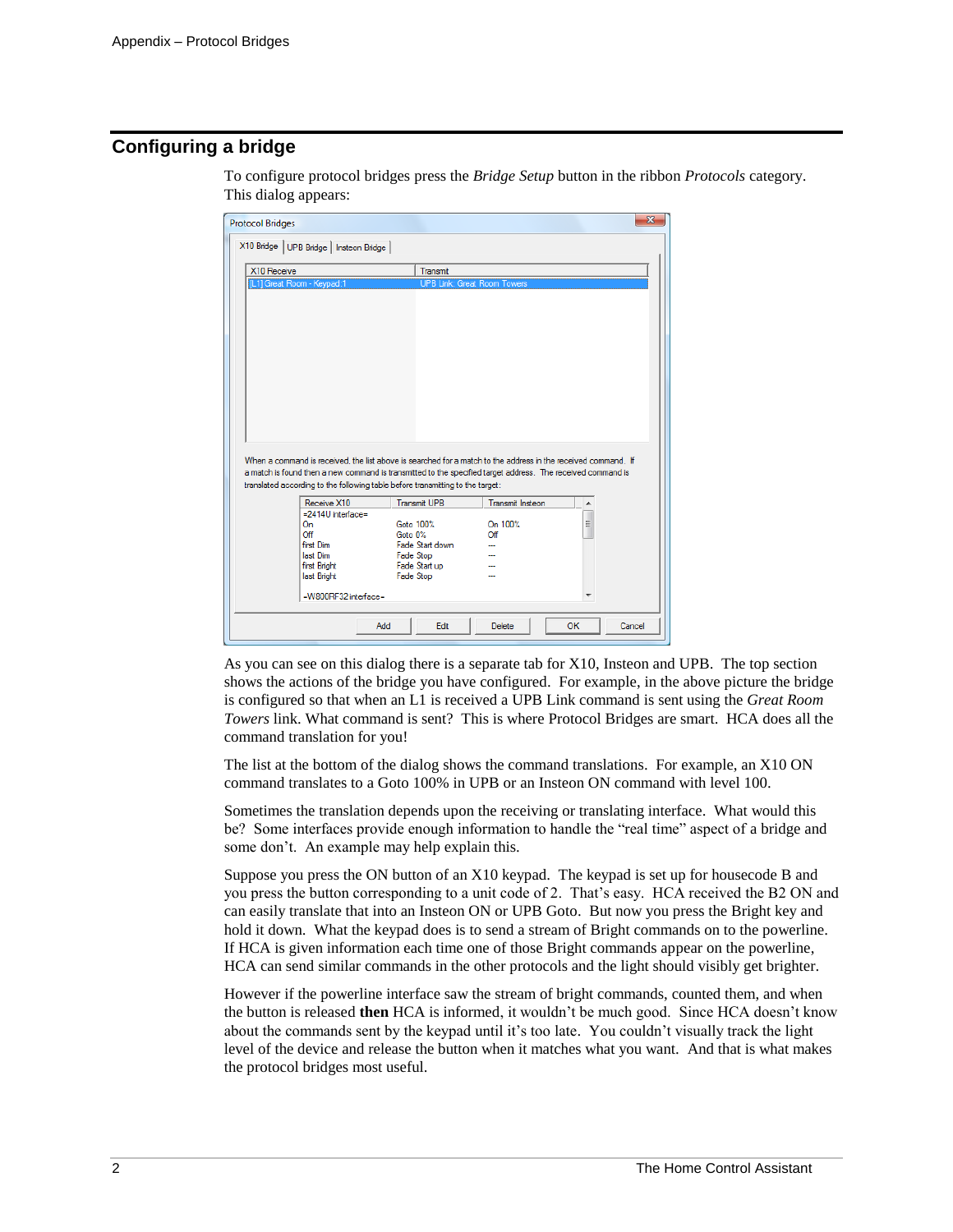Some interfaces report each Bright command and others just count and report at the end of the command stream. Because of this, it is a good idea to look at the translation table at the bottom of the dialog to see what the bridge can and can't do using your hardware.

**The bottom line on a bridge**: You specify the reception and transmission addresses and HCA handles the command translation.

The other items on this dialog are buttons to allow configuring a new item in the bridge, deleting an existing item, or modifying an item.

# X10 Bridge

| X10 Bridge                                                                                    |                     |  |  |  |
|-----------------------------------------------------------------------------------------------|---------------------|--|--|--|
| When an X10 message is received from                                                          |                     |  |  |  |
| ۱A.<br>$\vert \mathbf{v} \vert$<br>● This house and unit code                                 |                     |  |  |  |
| C The address of this device   [N3] Main bedroom - Ceiling lights<br>$\overline{\mathcal{M}}$ |                     |  |  |  |
|                                                                                               |                     |  |  |  |
| Make a Transmission to                                                                        |                     |  |  |  |
| $C$ Instean                                                                                   |                     |  |  |  |
|                                                                                               | LED:                |  |  |  |
| $C$ UPB                                                                                       |                     |  |  |  |
| ⊙ Device direct                                                                               | Library - Bar Light |  |  |  |
| $C$ Link                                                                                      | Use Last Link       |  |  |  |
|                                                                                               |                     |  |  |  |
|                                                                                               |                     |  |  |  |
|                                                                                               | 0K<br>Cancel        |  |  |  |

An X10 bridge is configured as:

For the reception side of the bridge an X10 address is needed. This can be entered simply as a house and unit code or using the address of one of the devices already in your design.

The transmission side of the bridge can be UPB or Insteon. In the case of UPB you can transmit directly to a device or use a link. For Insteon all you need do is to name the target device.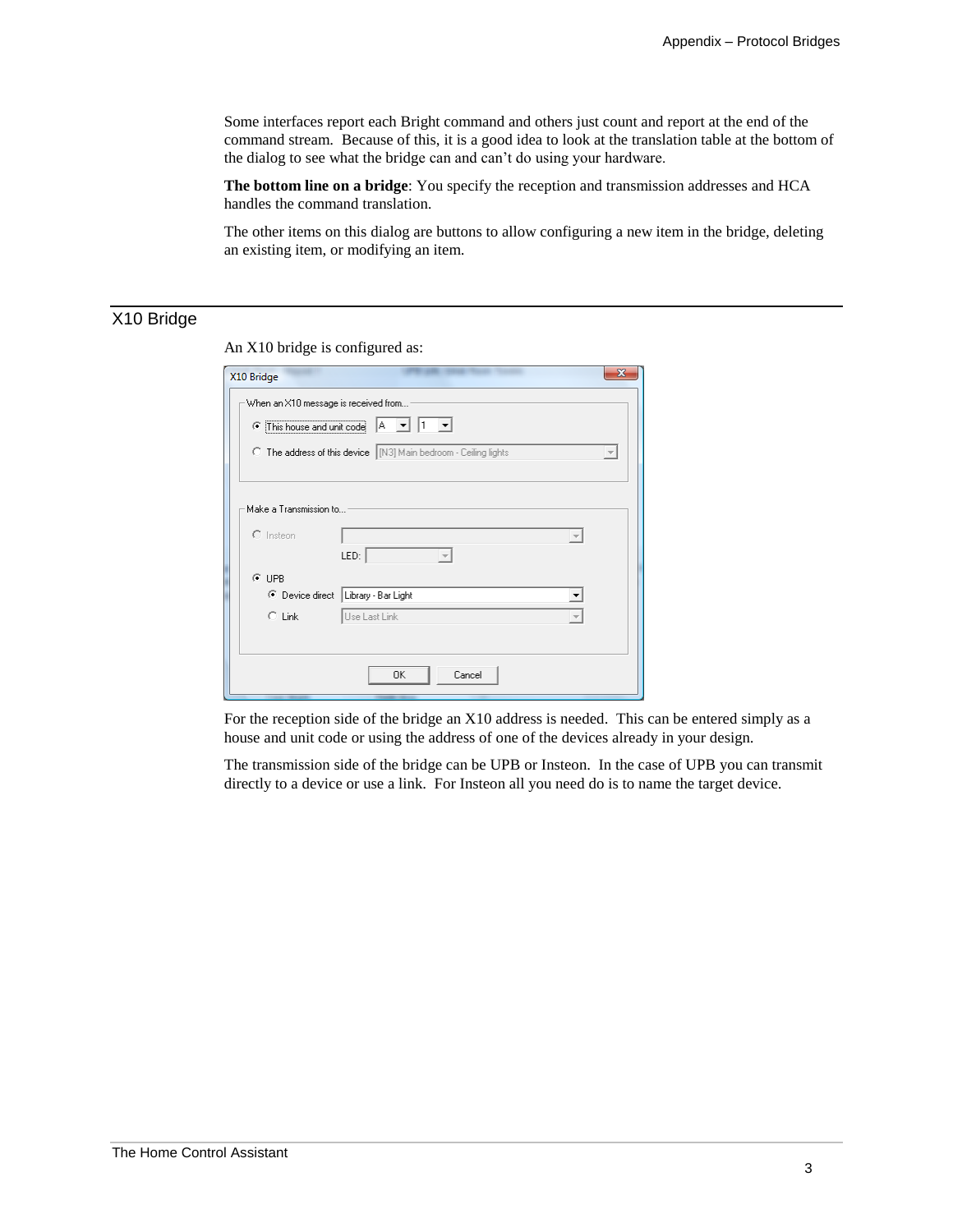## UPB Bridge

A UPB Bridge is configured as:

| <b>UPB Bridge</b>                                                                |
|----------------------------------------------------------------------------------|
| When a UPB message is received from                                              |
| Link   Link003                                                                   |
|                                                                                  |
| Make a Transmission to                                                           |
| C X10                                                                            |
| C This house and unit code<br>IA.<br>$\mathbb{Z}$                                |
| [D3] Home - X10 Lamp<br>C The address of this device<br>$\overline{\phantom{a}}$ |
|                                                                                  |
| C Insteon   Home - KeypadLinc 6                                                  |
| LED: $B$ LED<br>▼                                                                |
|                                                                                  |
| $\overline{\mathsf{R}}$<br>Cancel<br>                                            |

The receive side of the bridge is always configured as a link since all UPB device transmissions are by a link.

For an X10 transmission an address is needed. This is entered as a house and unit code or as the address of a device already in your design. For an Insteon transmission a device is selected.